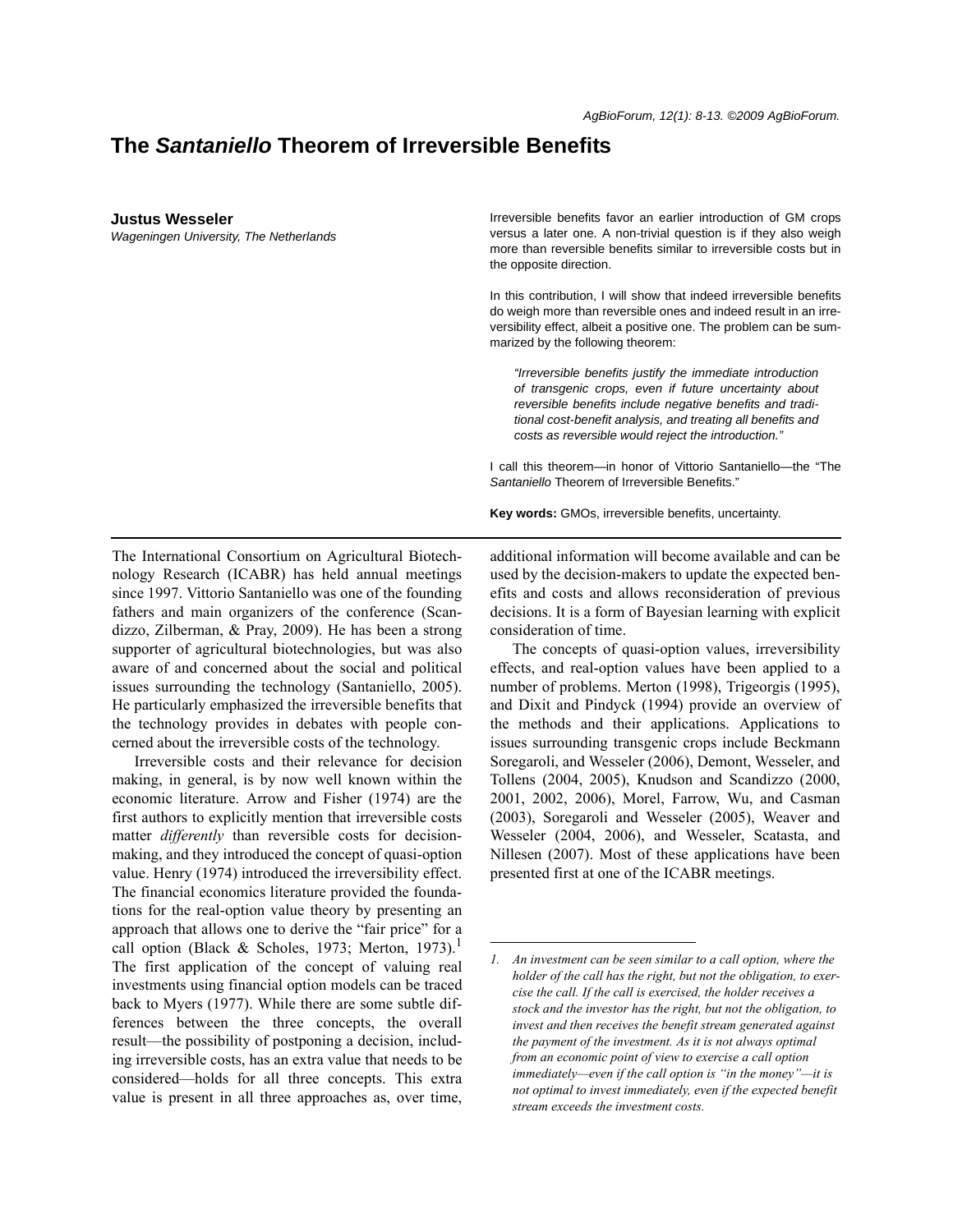Vittorio Santaniello pointed out early on that not only should irreversible *costs* of the GM crop technology be considered, but irreversible *benefits* as well. This argument is less trivial than it seems for two reasons. First, obvious to many economists, irreversible benefits favor an earlier introduction of GM crops versus a later one, but this has been largely neglected within empirical studies on consumer attitudes towards GMOs. Second, and somewhat less obvious, irreversible benefits weigh more than reversible benefits in a similar fashion to irreversible costs—but in the opposite direction—and by this, introduce an asymmetry similar to the one of irreversible costs.

The importance of Vittorio Santaniello's comment can be stated in the following way:

*"Irreversible benefits justify the immediate introduction of transgenic crops, even if future uncertainty about reversible benefits include negative benefits and traditional cost-benefit analysis, and treating all benefits and costs as reversible would reject the introduction."*

In honor of Vittorio Santaniello for his contribution to the economics and policy of agricultural biotechnology I call this the "*Santaniello* Theorem of Irreversible Benefits."

The proof of the theorem can be found in the Appendix.

### **Interpretation of the Theorem**

A numerical example may help to appreciate the implications of the theorem. Choosing a discount rate *r* of 10%,  $NB_0 = 100$ ,  $NB_1^h = 10$ ,  $NB_1^l = -200$ , and  $q = 1-q$ 0.5, we solve for *B* by following Equation 2 in the Appendix:

$$
B > -100 - 0.5 \cdot \frac{20}{0.1} + 0.5 \cdot \frac{200}{0.1} > 800.
$$

Following Equation 4 in the Appendix results in

$$
B > -100 - 0.5 \frac{20}{0.1} > -200.
$$

As the numerical example illustrates, there is a difference in necessary irreversible benefits of 1,000 units, depending on the valuation approach being used. Applying the "*Santaniello* Theorem of Irreversible Benefits," the mere presence of positive irreversible benefits would in this case justify an immediate introduction, while following the standard cost-benefit analysis, the irreversible benefits have to be at least 800 units. As can be easily seen, even negative annual incremental reversible benefits can be tolerated in the presence of irreversible benefits.

The difference in the results with and without considering the irreversible benefits effect can be explained in the different treatment of future information. In the first case, the standard cost-benefit analysis, future negative reversible net-benefits,  $(NB_1^{\{1\}} < 0)$ , still enter the valuation. In the second case, the arrival of future information is considered and in the case  $(NB_1^{\ell} < 0)$ , GM crops will be dis-adopted and enter the valuation with zero value.

While in the first case a value of  $B > 800$  would support immediate introduction and support the argument for subsidizing the technology, in the second case—considering the irreversible benefit effect for the same amount of irreversible benefits—a much higher subsidy can be justified. $2$ 

The simple model presented in the Appendix is sufficient for proving the irreversible benefit effects, but a number of modifications are possible. These include considering irreversible costs, uncertainty about irreversible benefits and costs, irreversible benefits and costs of changing from adoption to dis-adoption of the GM crop, decrease of incremental reversible benefits, and more (e.g., Demont et al., 2005; Hennessy & Moschini, 2006).

## **Evidence and Implications of Irreversible Benefits**

The empirical evidence for irreversible benefits in the European Union is weak. The studies for Europe only indicate small amounts of irreversible benefits, which can be mainly explained by the low use of insecticides to control the European Corn Borer and the relatively low use of herbicides in sugar beets and corn, as well as a ban of a number of harmful pesticides. Demont et al. (2004) calculated irreversible benefits for herbicide-tol-

*B*  $A$  cautious note is warranted for not getting misunderstood *about the subsidy argument. The subsidy argument relates to supporting the introduction of GM crops through providing the appropriate infrastructure, such as a seed distribution system. At farm-level the technology has to pay to provide sufficient incentives for farmers using the technology.*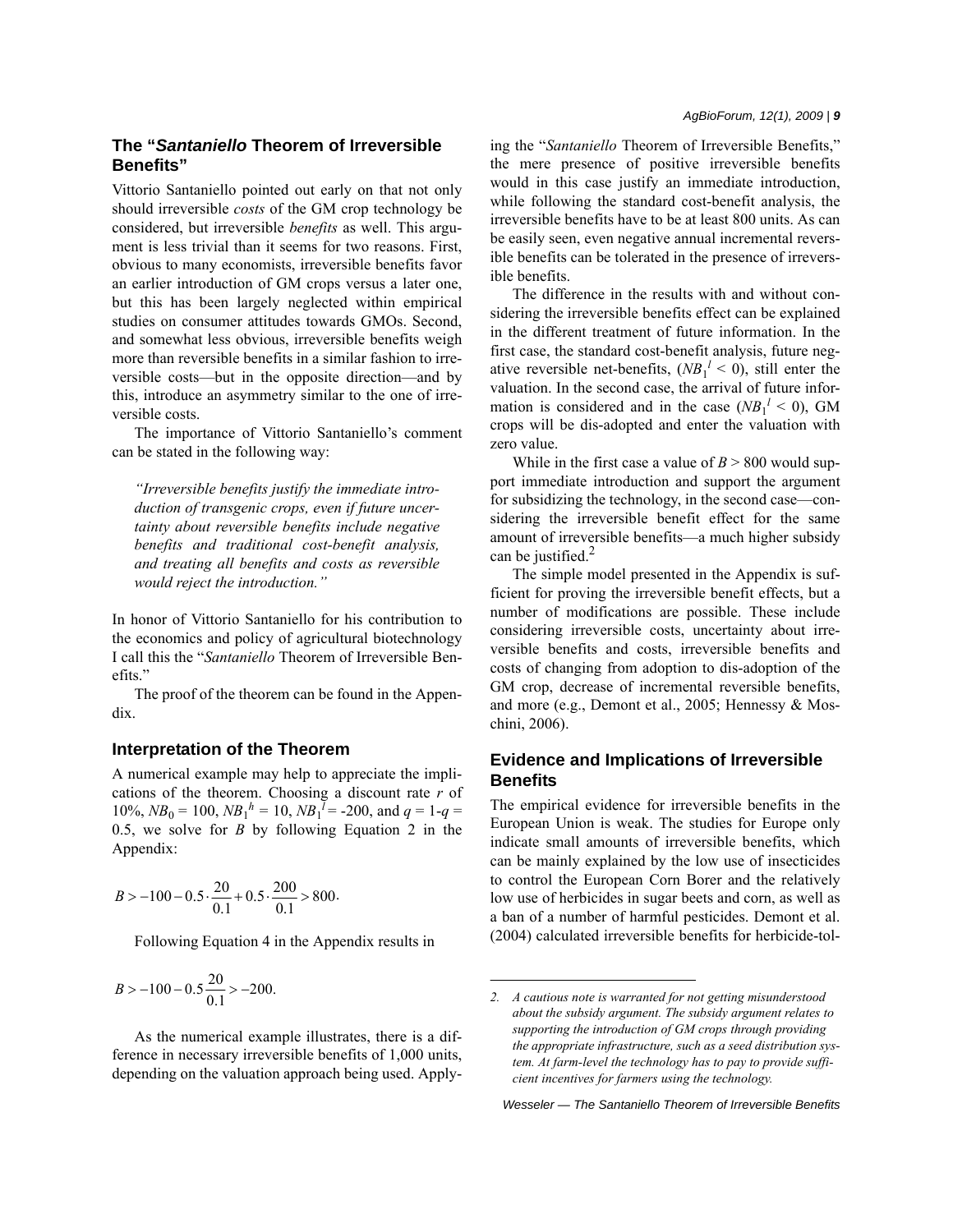1.69-2.62€ per hectare for herbicide-tolerant crops in selected EU member states.

Vittorio Santaniello was more concerned about the irreversible benefits the introduction of GM crops will generate for developing countries, in particular by the positive effect on malnourishment and farmers' health (Santaniello, 2002, 2005). Malnourishment of young children for more than two years can result in stunted growth, negatively affecting future mental capabilities. This effect is irreversible and can even be passed down to the next generation. Reducing malnourishment can amount to a considerable irreversible benefit effect, acknowledging that by 2015 at least 400 million—and more likely 600 million—people in the world will be undernourished (FAO, 2004). The "*Santaniello* Theorem of Irreversible Benefits" indicates that perhaps much more can be gained by the introduction of GM crops in developing countries than reported by most current studies.

Another example is the control of "black Sigatoka" in bananas in places where they are a staple crop, such as Uganda. Concerns about the irreversible costs of introducing GM bananas cost the economy of Uganda anywhere from \$180-365 million USD per year (Kikulwe, Wesseler, & Falck-Zepeda, 2008). The results presented by Kikulwe, Birol, Falck-Zepeda, and Wesseler (Forthcoming) show the delayed introduction in particular harms less-wealthy households in rural areas, as they express the highest willingness-to-pay for the technology.

Research on HIV/AIDS in Africa shows the number and quantity of crops grown in the home garden increases among HIV/AIDS-affected households (Gebreselassie, 2009). This opens the possibility for HIV/AIDS mitigation through improved nutritional value via biofortification of home-garden crops. Irreversible health benefits can be gained by Bt corn with lower levels of mycotoxins (Wu, 2006). The research on pesticide use in Bt cotton (Huang, Hu, Rozelle, Qiao, & Pray, 2002; Kuosmanen, Pemsl, & Wesseler, 2006; Pray, Ma, Huang, & Qiao, 2001) and insect-resistant rice in China (Huang, Hu, Rozelle, & Pray, 2005, 2008) shows a huge decrease in pesticide use. The pesticide use among Bt cotton farmers decreased by about 58%, as reported by Huang et al. (2002), and is expected to decrease among rice farmers by about 80%, as reported by Huang et al. (2005).

While the assessment of productivity and health effects of GM crops is more complex than illustrated by the numbers being presented (Scatasta & Wesseler, 2004; Waibel, Zadoks, & Fleischer, 2003), the positive irreversible health effects can hardly be denied.

# **Skepticism Towards Considering Irreversibilities**

Many colleagues have been skeptical about using a realoption approach for analyzing the irreversible benefits and costs of GM crops. The standard criticisms are that "there are no irreversible costs," or that the approach is "complicated" and "uses many assumptions."

The "there are no irreversible costs" argument misses the point that more than half of the world's population shows reservations about the technology because of subjectively perceived irreversibilities. Ignoring those concerns does not help to increase trust in the economic analysis of costs and benefits of the technology.

In particular, in the European Union concerns about irreversible environmental effects of GM crops have been put forward as an argument for postponing the introduction (Commission of the European Communities, 1999). Actually, if there were no concerns about irreversible effects, there would be no argument against immediate introduction. This holds even under uncertainty, as benefits and costs are supposed to be reversible, and if the future turns out to be not as favorable as expected, growing of the GM crop could be stopped without any additional costs thereafter. As Paarlberg (2008), in his seminal contribution, has shown, those concerns are also important for decision makers in Africa.

Research explicitly considering potential irreversible costs (Demont et al., 2004; Scatasta, Wesseler, & Demont, 2006; Wesseler et al., 2007) actually casts doubts about irreversible costs being sufficiently large to postpone immediate introduction of herbicide-tolerant sugar beets, herbicide-tolerant corn, and Bt corn in the EU. The result of the case study from Portugal (Skevas, Fevereiro, & Wesseler, 2009) actually indicates that the reversible incremental benefits for Portugal are even larger than predicted in Wesseler et al. (2007).

The "complicated" argument reflects a misunderstanding about the approach being used. The different specifications of real-option models almost all try to investigate the value of a technology under uncertainty. The irreversibility effect often enters the analysis very much in a standard fashion by calculating the value of a call option with an uncertain underlying asset, the GM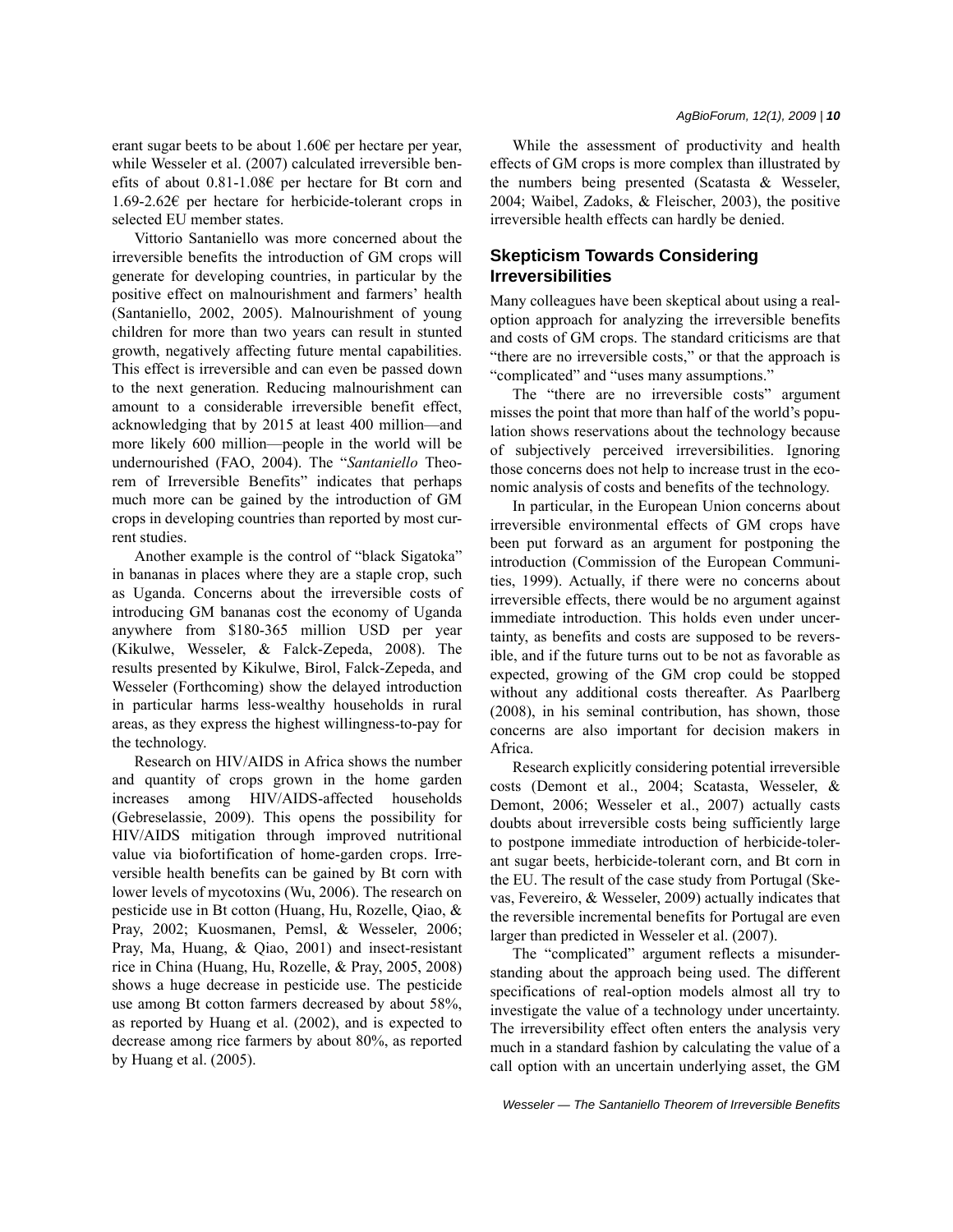crop. The valuation of the GM crop is complicated and by this, so is the real-option value. But the value of the GM crops will be needed whether or not the real-option value or a different valuation approach will be used.

The same holds true for the widely shared view that the real-option approach "uses many assumptions." This view misses the point that having made one assumption is not having made a different one. By this, rejecting an approach by the number of assumptions is an empty argument. The more relevant question is whether the assumptions being made are reasonable. Space does not allow a discussion of this in detail, and I refer the interested reader to the book by Shreve (2005), which discusses all the details of the approach. At least, the assumptions and the approach in general seem to be convincing to many economists. The "founding fathers" have been awarded with the Noble prize in economics for the call-option pricing formula (Robert C. Merton and Myron S. Scholes in 1997) and for pricing assets under uncertainty (Harry M. Markowitz, Merton H. Miller, and William F. Sharpe in 1990), as well as the AERE (Association of Environmental and Resource Economists) Publications of Enduring Quality Award for decision-making under uncertainty and irreversibility (Kenneth Arrow and Anthony C. Fisher in 1995).

#### **Conclusion**

Vittorio Santaniello has been one of the few colleagues I met who immediately understood the relevance and implications of irreversible benefits and costs within the debate about the economics and politics of GM crops. By stressing the irreversible benefits, Vittorio Santaniello has always reminded us—and in particular those concerned about the technology—those irreversible benefits and costs are the two sides of the same coin.

The ICABR meetings have always been a place where different scholars have presented work including irreversibilities, including, just to name a few, Volker Beckmann, Matty Demont, Joze Falck-Zepeda, Richard Gray, Enoch Kikulwe, Odin Knutsen, Pasquale Scandizzo, Sara Scatasta, Claudio Soregaroli, Robert D. Weaver, David Zilberman, and myself. The presentations always have resulted in a lively debate. By this, Vittorio Santaniello has contributed another irreversible benefit.

#### **References**

Arrow, K., & Fisher, A. (1974). Environmental preservation, uncertainty, and irreversibility. *Quarterly Journal of Economics*, *88*, 312-319.

- Beckmann, V., Soregaroli, C., & Wesseler, J. (2006). Co-existence rules and regulations in the European Union. *American Journal of Agricultural Economics*, *88*(5), 1193-1199.
- Black, F., & Scholes, M. (1973). The pricing of options and corporate liabilities. *Journal of Political Economy*, *81*(3), 125-146.
- Commission of the European Communities. (1999, June 24-25). *Deliberate release of genetically modified organisms at the 2194th Council meeting: Environment Section* (Press release C/99/203, pp. 7-8). Luxembourg: Author.
- Demont, M., Wesseler, J., & Tollens, E. (2004). Biodiversity versus transgenic sugar beets—The one Euro question. *European Review of Agricultural Economics*, *31*(1), 1-18.
- Demont, M., Wesseler, J., & Tollens, E. (2005). Irreversible costs and benefits of transgenic crops: What are they? In J. Wesseler (Ed.), *Environmental costs and benefits of transgenic crops* (Wageningen UR Frontis Series Vol. 7, pp. 113-122). Dordrecht, The Netherlands: Springer.
- Dixit, A.K., & Pindyck, R.S. (1994). *Investment under uncertainty.* Princeton, NJ: Princeton University Press.
- Food and Agriculture Organization of the United Nations (FAO). (2004). *The state of food and agriculture 2003-2004. Agricultural biotechnology: Meeting the needs of the poor?* Rome: Author.
- Gebreselassie, K. (2009). *HIV/AIDS, labor organization and agrobiodiversity*. Unpublished doctoral dissertation, Wageningen University, The Netherlands.
- Hennessy, D.A., & Moschini, G. (2006). Regulatory actions under adjustment costs and the resolution of scientific uncertainty. *American Journal of Agricultural Economics*, *88*(2), 308-323.
- Henry, C. (1974). Investment decision under uncertainty: The irreversibility effect. *American Economic Review*, *64*, 1006-1012.
- Huang, J., Hu, R., Rozelle, S., & Pray, C. (2005). Insect-resistant GM rice in farmers' fields: Assessing productivity and health effects in China. *Science*, *308*(29 April), 688-690.
- Huang, J., Hu, R., Rozelle, S., & Pray, C. (2008). Genetically modified rice, yields, and pesticides: Assessing farm-level productivity effects in China. *Economic Development and Cultural Change*, *56*, 241-263.
- Huang, J., Hu, R., Rozelle, S., Qiao, F., & Pray, C. (2002). Transgenic varieties and productivity of smallholder cotton farmers in China. Australian *Journal of Agricultural and Resource Economics*, *46*(3), 367-387.
- Kikulwe, E., Birol, E., Falck-Zepeda, J., & Wesseler, J. (Forthcoming). Rural consumers' preferences for banana attributes in Uganda: Is there a market for GM staples? In J.W. Bennett & E. Birol (Eds.), *Choice experiments in developing countries: Implementation, challenges and implications*. Cheltenham, UK: Edward-Elgar Publishing.
- Kikulwe, E., Wesseler, J., & Falck-Zepeda, J. (2008). *GM banana in Uganda: Social benefits, costs, and consumer perceptions* (EPTD Discussion Paper 00767). Washington, DC: International Food Policy Research Institute (IFPRI).

*Wesseler — The Santaniello Theorem of Irreversible Benefits*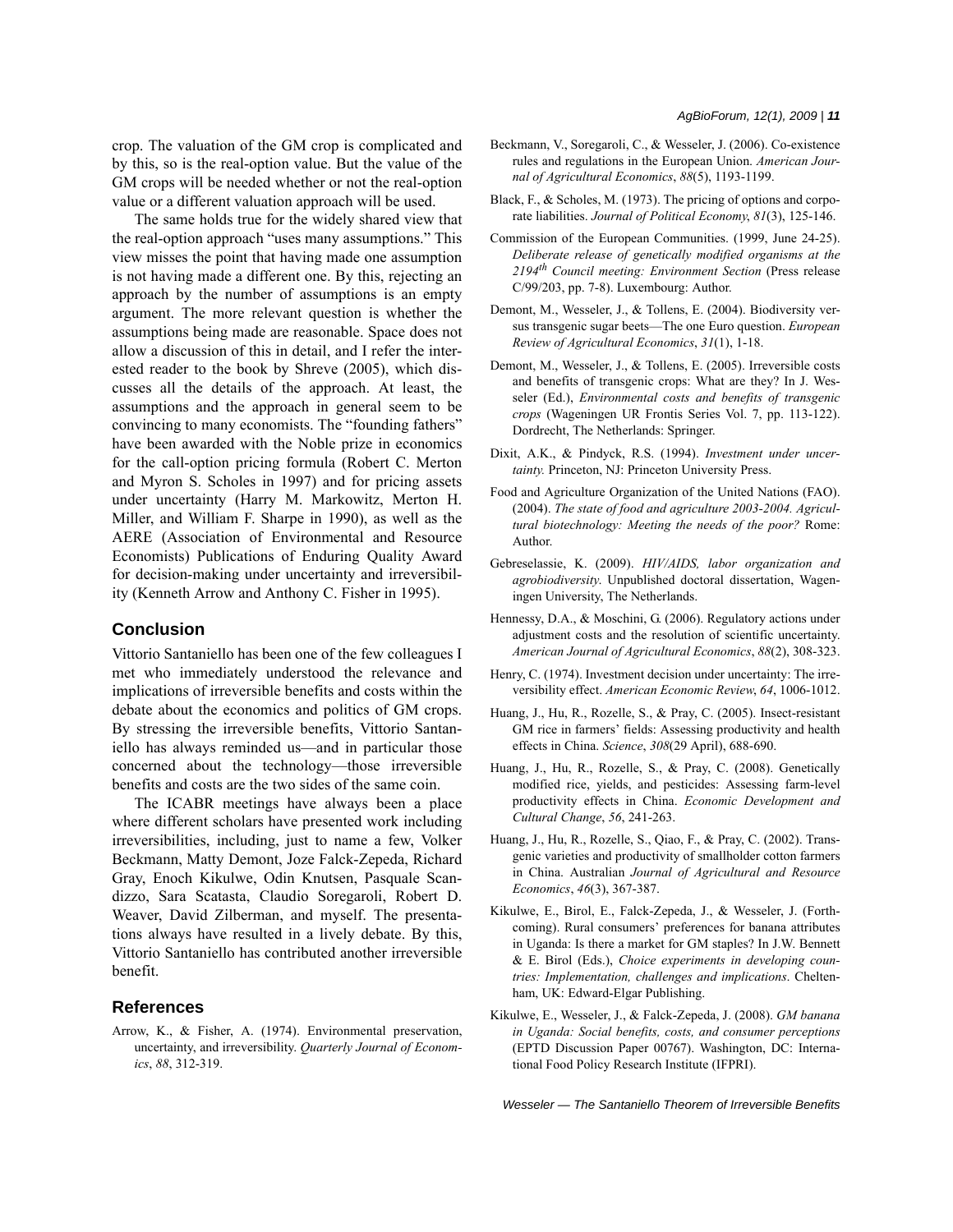- Knudson, O., & Scandizzo, P.L. (2000, August). *Uncertainty and the economics of patents for biotechnology*. Paper presented at the 4<sup>th</sup> International Consortium on Agricultural Biotechnology Research (ICABR) Conference: Economics of Agricultural Biotechnology, Ravello, Italy.
- Knudson, O., & Scandizzo, P.L. (2001, June). *Evaluating biotechnology: The precautionary principle and the social standard*. Paper presented at the 5<sup>th</sup> International Consortium on Agricultural Biotechnology Research (ICABR) Conference: Biotechnology, Science and Modern Agriculture: a New Industry at the Dawn of the Century, Ravello, Italy.
- Knudson, O., & Scandizzo, P.L. (2002, July). *Environmental liability and research and development in biotechnology: A real options approach*. Paper presented at the 6<sup>th</sup> International Consortium on Agricultural Biotechnology Research (ICABR) Conference: Agricultural Biotechnology: New Avenues for Production, Consumption and Technology Transfer, Ravello, Italy.
- Knudson, O., & Scandizzo, P.L. (2006). Biotechnology risks and project interdependence. In R.E. Evenson & V. Santaniello (Eds.), *International trade and policies for genetically modified products* (pp. 1-11). Wallingford, UK: CABI.
- Kuosmanen, T., Pemsl, D., & Wesseler, J. (2006). Specification and estimation of production functions involving damage control inputs: A two-stage, semi-parametric approach. *American Journal of Agricultural Economics*, *88*(2), 499-511.
- McDonald, R. & Siegel, D. (1986). The value of waiting to invest. *Quarterly Journal of Economics*, *101*(4), 707-728.
- Merton, R.C. (1973). Theory of rational option pricing. *Bell Journal of Economics and Management Science*, *4*, 141-183.
- Merton, R.C. (1998). Application of option pricing theory: Twenty-five years later. *American Economic Review*, *88*, 323- 349.
- Morel, B., Farrow, R.S., Wu, F., & Casman, E. (2003). Pesticide resistance, the precautionary principle, and the regulation of BT corn: Real option and rational option approaches to decision making. In R. Laxminarayan (Ed.), *Battling resistance to antibiotics: An economic approach* (pp. 184-213). Washington, DC: Resources for the Future.
- Myers, S.C. (1977). Determinants of corporate borrowing. *Journal of Financial Economics*, *5*, 147-175.
- Paarlberg, R. (2008). Starved for science. How biotechnology is being kept out of Africa. Cambridge, MA: Harvard University Press.
- Pray, C., Ma, D., Huang, J., & Qiao, F. (2001). Impact of Bt cotton in China. *World Development*, *29*(5), 813-825.
- Santaniello, V. (2002). Biotechnology and traditional plant breeding in Sub-Saharan Africa. In T.M. Swanson (Ed.), *Biotechnology, agriculture and the developing world: The distributional implications of technology change* (pp. 230- 248). Northampton, UK: Edward Elgar.
- Santaniello, V. (2005). Agricultural biotechnology: Implications for food security. *Agricultural Economics*, *32*(s1), 189-197.
- Scandizzo, P.L., Zilberman, D., & Pray, C.E. (2009). A personal memorial: Vittorio Santaniello: Founder of the international consortium on agricultural biotechnology research (ICABR). *AgBioForum*, *12*(1), 4-7. Available on the World Wide Web: http://www.agbioforum.org.
- Scatasta S., & Wesseler, J. (2004, July). *A critical assessment of methods for analysis of environmental and economic cost and benefits of genetically modified crops in a survey of existing literature*. Paper presented at the 8<sup>th</sup> International Consortium on Agricultural Biotechnology Research (ICABR) Conference: Agricultural Biotechnology—International Trade and Domestic Production, Ravello, Italy.
- Scatasta, S., Wesseler, J., & Demont, M. (2006). *A critical assessment of methods for analysis of social welfare impacts of genetically modified crops: A literature survey* (Working Paper, Mansholt Graduate School MWP-27). The Netherlands: Wageningen University.
- Skevas, T., Fevereiro, P., & Wesseler, J. (2009). Benefits and costs of coexistence regulations in Portugal. *AgBioForum*, *12*(1), 60-69. Available on the World Wide Web: http://www.agbioforum.org.
- Shreve, S. (2005). *Stochastic calculus for finance I: The binomial asset pricing model*. Berlin: Springer.
- Soregaroli, C., & Wesseler, J. (2005). Minimum distance requirements and liability: implications for coexistence. In J. Wesseler (Ed.), *Environmental costs and benefits of transgenic crops* (Wageningen UR Frontis Series Vol. 7, pp. 165-182). Springer, Dordrecht.
- Trigeorgis, L. (1995). *Real options*. Cambridge, MA: MIT Press.
- Waibel, H., Zadoks, J.C., & Fleischer, G. (2003). What can we learn from the economics of pesticides. In R. Laxminarayan (Ed.), *Battling resistance to antibiotics: An economic approach* (pp. 137-157). Washington, DC: Resources for the Future.
- Weaver, R.D., & Wesseler, J. (2004). Monopolistic pricing power for transgenic crops when technology adopters face irreversible benefits and costs. *Applied Economics Letters*, *11*(15), 969-973.
- Weaver, R.D., & Wesseler, J. (2006). Restricted monopoly R&D pricing: Uncertainty, irreversibility and non-market effects. In R.E. Evenson & V. Santaniello (Eds.), *International trade and policies for genetically modified products* (pp. 12-21). Wallingford, UK: CABI.
- Wesseler, J., Scatasta, S., & Nillesen, E. (2007). The maximum incremental social tolerable irreversible costs (MISTICs) and other benefits and costs of introducing transgenic maize in the EU-15. *Pedobiologia*, *51*(3), 261-269.
- Wu, F. (2006). Mycotoxin reduction in Bt corn: Potential economic, health, and regulatory impacts. *Transgenic Research*, *15*(3), 277-289.

*Wesseler — The Santaniello Theorem of Irreversible Benefits*